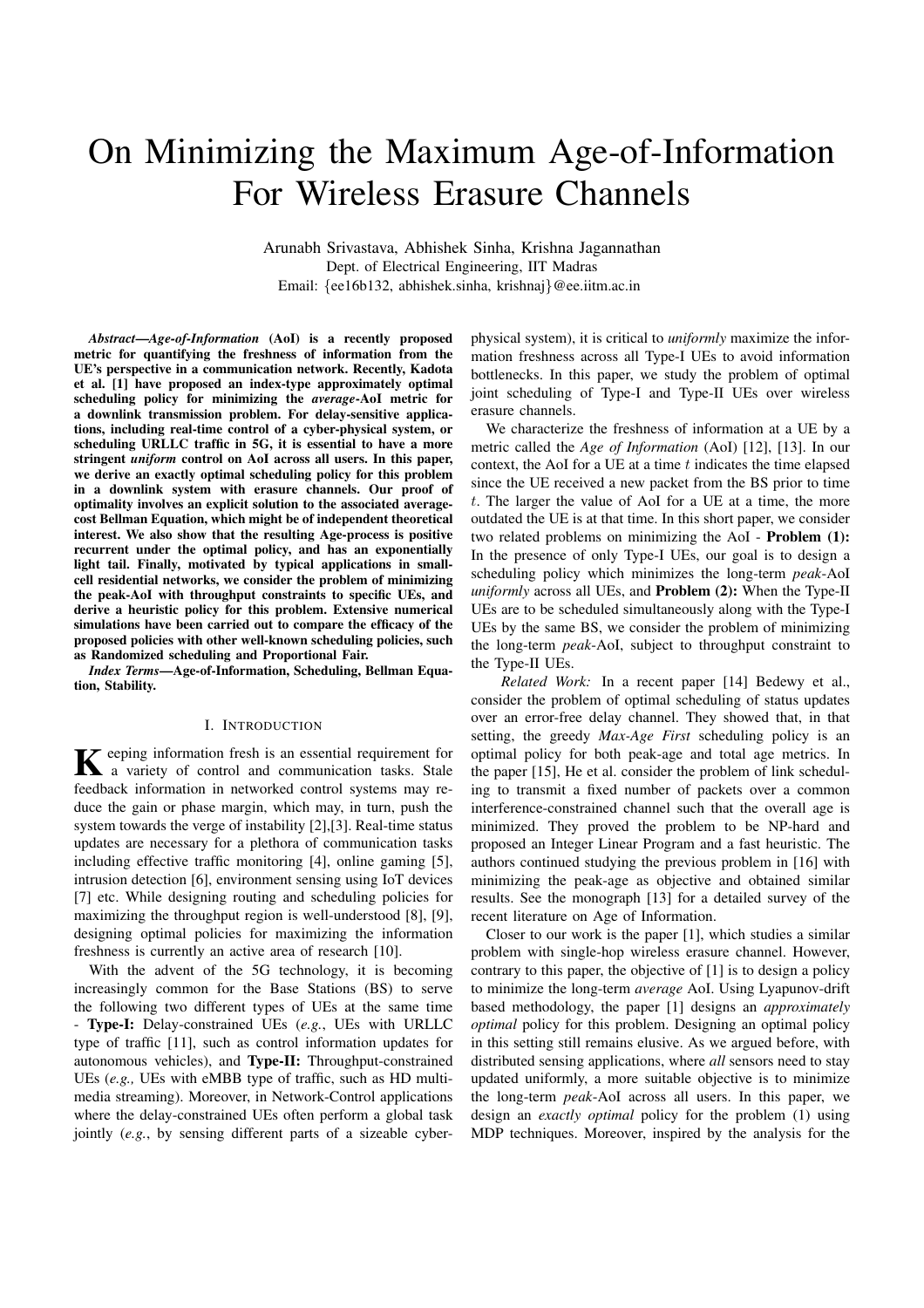

Fig. 1: A Base Station serving packets to an eMBB device (UE<sub>1</sub>) and multiple URLLC devices  $(UE<sub>2</sub>-UE<sub>n</sub>)$  over a wireless erasure channel.

problem (1), we propose a heuristic policy for the problem (2), where we incorporate an additional throughput constraint for the eMBB UEs. Operating performances of these proposed policies have been compared extensively with other wellknown scheduling policies through numerical simulations.

The rest of the paper is organized as follows. Section II outlines the system model. In Section III, we consider the problem of minimizing the long-term peak-AoI across all UEs when only Type-I UEs are present. In Section IV, we consider the problem of optimal joint scheduling in the presence of both Type-I and Type-II UEs. Section V presents numerical simulation results comparing the proposed policies with other well-known scheduling policies, such as Proportional Fair and Randomized Policies. Finally, we conclude the paper in Section VI.

#### II. SYSTEM MODEL

We consider the downlink UE scheduling problem where a Base Station (BS) serves *N* wireless users, each with *fullbuffer* traffic, meaning, each user is infinitely backlogged. The channel from the BS to the  $i<sup>th</sup>$  UE is modelled by a binary erasure channel with erasure probability  $1 - p_i$ , where  $p_i > 0$ ,  $\forall i$ . Time is slotted, and the BS can transmit to only one user per slot. If the BS transmits a packet to the  $i^{\text{th}}$  UE at slot  $t$ , the packet is either successfully decoded by the UE with probability  $p_i$ , or, the packet is permanently lost with probability  $1-p_i$ , independently of everything else. Refer to Figure 1 for a schematic diagram of the model. The objective is to design suitable downlink UE scheduling policy optimizing a given metric. In this paper, we consider two related problems - (1) designing peak-AoI-optimal scheduler without any throughput constraints (Section III) and (2) Designing peak-AoI-optimal scheduler with throughput constraint for a UE (Section IV).

#### III. MINIMIZING THE PEAK-AGE-OF-INFORMATION

In this section, we consider the problem of minimizing the long-term *peak*-AoI metric, which denotes the *maximum* Age of Information among all receivers associated with a basestation in a cellular network. With hard deadline constraints for each user in the case of URLLC traffic in 5G, minimizing the *peak*-AoI metric is more practically meaningful than the minimizing the *average* AoI [1], [17].

At a given slot *t*, define  $h_{\max}(t) \equiv \max_{i=1}^{N} h_i(t)$  to be the peak *instantaneous* Age of Information among all *N* users. Our objective is to design a scheduling policy  $\pi^* \in \Pi$ , which minimizes the time-averaged expected peak-AoI. More formally, we consider the following stochastic control problem *P*sched:

$$
\lambda^* = \inf_{\pi \in \Pi} \limsup_{T \to \infty} \frac{1}{T} \sum_{t=1}^T \mathbb{E}(\max_i h_i(t)), \tag{1}
$$

subject to the constraint that at most one user may be scheduled at any slot. Define a greedy scheduling policy MA (Max-Age) which, at any given slot *t*, schedules the user having the *highest* instantaneous age. More formally, at a slot *t*, a user *i* is scheduled which maximizes the metric  $\max_{i=1}^{N} h_i(t)$  (ties are broken arbitrarily). We establish the following theorem for MA:

Theorem 1 (Optimal Policy). *The greedy policy MA is an optimal policy for the problem* (1)*. Moreover, the optimal* long-term peak-AoI is given by  $\lambda^* = \sum_{i=1}^N \frac{1}{p_i}$ .

Theorem 1 states that the greedy policy MA is optimal for the peak-AoI metric. Interestingly, the optimal policy is independent of the channel statistics (the probability vector *p*). This should be contrasted with the approximately optimal policy MW for minimizing the *average*-AoI metric proposed in [1].

We prove this theorem by proposing a closed-form candidate solution of the Bellman's equation of the associated averagecost MDP and then verifying that the candidate solution indeed satisfies the Bellman's equation.

*Proof:* The stochastic control problem under investigation is an instance of a countable-state average-cost MDP with a finite action space. The state  $h(t)$  of the system at a slot *t* given by the current AoI vector of all users, i.e.,  $h(t) \equiv (h_1(t), h_2(t), \ldots, h_N(t))$ . The per-stage cost at time *t* is  $\max_{i=1}^{N} h_i(t)$ , which is unbounded, in general. Finally, the finite action space  $A = \{1, 2, ..., N\}$  corresponds to the index of the user scheduled at a given slot.

Let the optimal cost for the problem  $P_{\text{sched}}$  be denoted by  $\lambda^*$ and the differential cost-to-go from the state *h* be denoted by  $V(h)$ . Then, following the standard theory of average cost countable state MDP (Proposition 4.6.1 of [18]), we consider the following Bellman Eqn.

$$
\lambda^* + V(\boldsymbol{h})
$$
\n
$$
= \min_i \{ p_i V(\bigcup_{i \text{th coordinate } i} h_{i+1}) + (1 - p_i) V(\boldsymbol{h} + 1) \}
$$
\n
$$
+ \max_i h_i,
$$
\n(2)

where the vector  $h_{-i}$  denotes the  $N-1$  dimensional vector of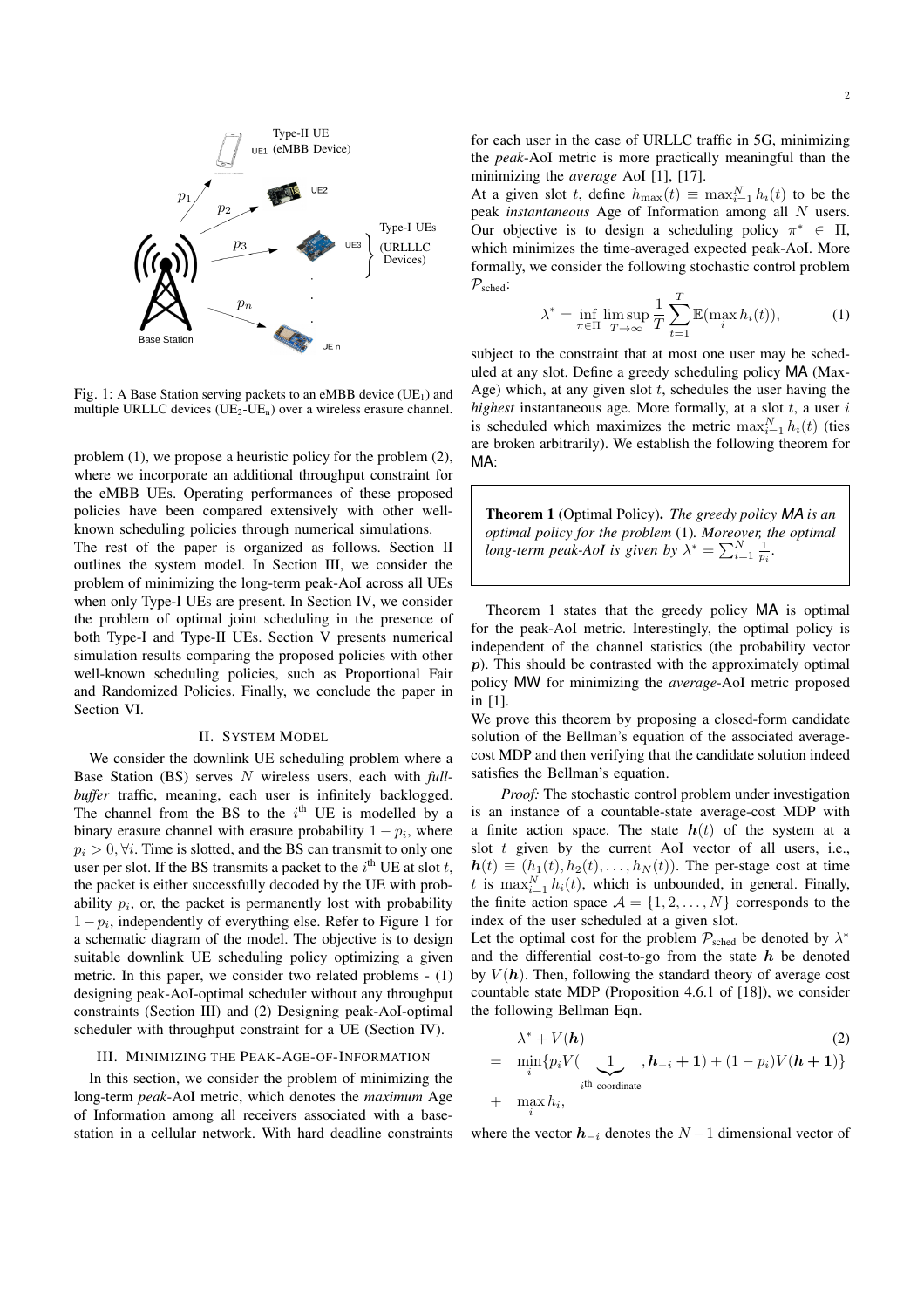all coordinates excepting the  $i<sup>th</sup>$  coordinate and 1 is a all-one vector.

*Explanation:* The Bellman Equation (2) may be explained as follows. Suppose that the current AoI state is given by  $h$ . If the scheduler schedules a transmission to the  $i<sup>th</sup>$ user, the transmission is successful with probability *p<sup>i</sup>* and is unsuccessful with probability  $1 - p_i$ . If the transmission is successful, the AoI of all users, excepting the  $i<sup>th</sup>$  user, is incremented by 1, and the AoI of the  $i<sup>th</sup>$  UE is reduced to 1. This explains the first term. On the other hand, if the transmission to the  $i<sup>th</sup>$  UE is unsuccessful, the AoI of all users are incremented by 1. This explains the second term within the bracket. Finally, the term  $\max_i h_i$  denotes the current stage cost.

*Solution to the Bellman Equation* (2)*:* We verify that the following constitutes a solution to the Bellman Equation (2):

$$
V(\mathbf{h}) = \sum_{j} \frac{h_j}{p_j}, \quad \lambda^* = \sum_{j} \frac{1}{p_j}.
$$
 (3)

To verify the solution, we start with the RHS of (2). Upon substitution from Eqn. (3), the expression corresponding to the  $i<sup>th</sup>$  user inside the min operator of Eqn. (2) is simplified to:

$$
p_i V(1, h_{-i} + 1) + (1 - p_i) V(h + 1)
$$
  
=  $p_i \sum_{j \neq i} \frac{h_j + 1}{p_j} + 1 + (1 - p_i) \sum_j \frac{h_j + 1}{p_j}$   
=  $p_i \sum_j \frac{h_j + 1}{p_j} - p_i \frac{h_i + 1}{p_i} + 1 + (1 - p_i) \sum_j \frac{h_j + 1}{p_j}$   
=  $\sum_j \frac{h_j}{p_j} - h_i + \sum_j \frac{1}{p_j}$ . (4)

Hence,

**RHS**  $=$   $\min_i \{ p_i V(1, h_{-i} + 1) + (1 - p_i) V(h + 1) \} + \max_i h_i$  $=$   $\sum$ *j* 1  $\frac{1}{p_j} + \sum_i$ *j*  $h_j$  $\frac{m_j}{p_j} - \max_i h_i + \max_i h_i$  $\lambda^* + V(h)$  $=$  LHS.

The optimality result now follows from [18].

The following interesting features of the optimal scheduling policy MA should be noted:

- Unlike the approximately optimal policy for the average-AoI metric proposed in [1], the optimal policy for the peak-AoI metric is *completely agnostic* of the channel statistics parameter *p*. Hence, the policy MA is simple to implement in practice as it requires no complex channel estimation procedures.
- *•* The proof of optimality of the MA policy gives an explicit expression for the associated cost-to-go function  $V(\cdot)$ and the optimal cost  $\lambda^*$ . This is one of the rare cases where the associated Bellman Equation of an MDP has

an analytic solution.

The following proposition shows that the peak-Age process has an *exponentially light tail* under the action of the MA policy. The bound gives high-probability delay guarantees to URLLC traffic having a strict latency requirement.

Proposition 2. *Under the action of the MA policy, there exists a constant*  $c(N, p) > 0$  *such that, for any fixed time*  $t \geq 0$  *and any*  $k \geq 2N$ *,* 

$$
\mathbb{P}(\max_{i} h_i(t) \ge k) \le c(N, p)k^N(1 - p_{\min})^k.
$$

See Appendix VIII-A for the proof of Proposition 2. We conclude this Section with the following stability result of the Age-process  $\{h(t)\}_{t\geq 1}$  under the MA policy.

**Theorem 3.** *The Markov Chain*  ${h(t)}_{t>1}$  *is Positive Recurrent under the action of the MA policy.*

See Appendix VIII-B for the proof.

# IV. MINIMIZING THE PEAK-AGE-OF-INFORMATION WITH THROUGHPUT CONSTRAINTS

In this Section, we consider a generalization of the above system model, where, in addition to maintaining a small peak-AoI, there is also a Type-II UE (denoted by  $UE<sub>1</sub>$ ), which is interested in maximizing its throughput. This problem can be motivated by considering a residential subscriber who is running one high-throughput application (with eMBB-type traffic), such as, downloading an HD movie, while also using several smart home automation IoTs, which have URLLCtype traffic, and hence, require low-latency. In a small-cell residential network, all of these devices are served by a single BS typically located within the house [19].

*Objective:* Define a sequence of random variables  ${\bar{a}_1(t)}_{t>1}$  such that  ${\bar{a}_1(t)}=1$  if the UE<sub>1</sub> *did not* successfully receive a packet at the end of slot *t* and  $\bar{a}_1(t)=0$  otherwise. Let  $\beta \geq 0$  be a non-negative tuning parameter. We are interested in finding a scheduling policy which solves the following problem  $\mathcal{P}'_{\text{sched}}$ :

$$
\lambda^{**} = \inf_{\pi} \limsup_{T \to \infty} \frac{1}{T} \sum_{t=1}^{T} \mathbb{E}\bigg(\max_{i} h_i(t) + \beta \bar{a}_1(t)\bigg). \tag{5}
$$

The single-stage cost described above may be understood as follows: the first term  $\max_i h_i(t)$  denotes the usual maximum AoI across all UEs as in the previous Section. The second term imposes a penalty of  $\beta$  if the UE<sub>1</sub> does not receive a packet at the current slot. By suitably controlling the value of  $\beta$ , a tradeoff between the peak-AoI and achievable throughput to  $UE_1$  (serving eMBB traffic) may be achieved [20].

Similar to the problem  $P_{\text{sched}}$  of Eqn. (1), the problem  $P_{\text{sched}}'$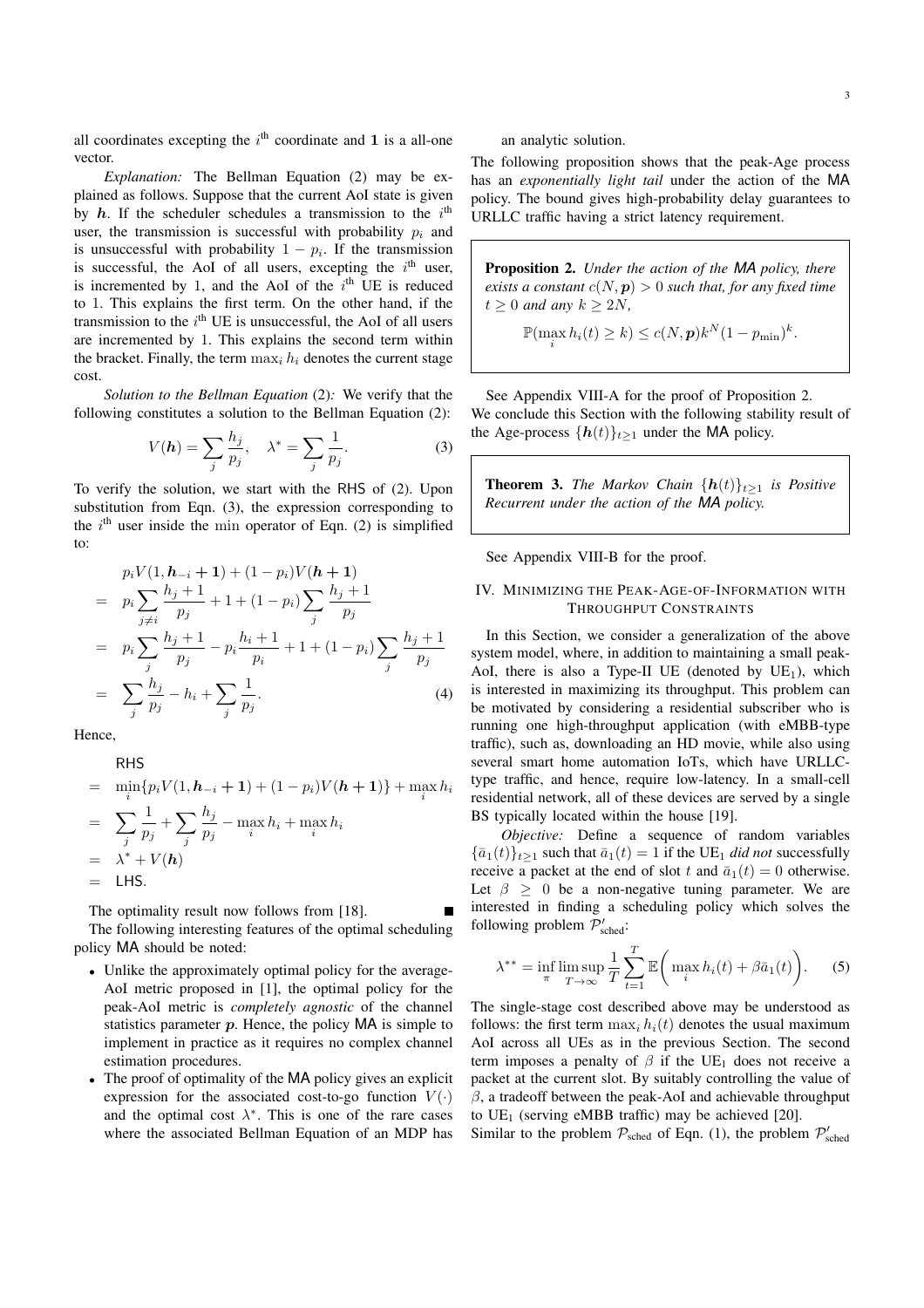is also an instance of an infinite-state average-cost MDP with an additional action-dependent additive per-stage cost term  $(\beta \bar{a}_1(t))$ . The Bellman Equation for this problem may be written down as follows:

$$
\lambda^{**} + V(h) = \tag{6}
$$
  
min $\{n, V(1, h_1 + 1) + (1, n), V(h + 1) + a\} + \text{max } h_1$ 

 $\min_i \{ p_i V(1, h_{-i} + 1) + (1 - p_i) V(h + 1) + g_i \} + \max_i h_i,$ where

$$
g_i = \begin{cases} \beta, \text{if } i \neq 1\\ \beta(1 - p_1), \text{if } i = 1. \end{cases} \tag{7}
$$

Here  $g_i$  denotes the expected cost when the UE<sub>1</sub>, which receives eMBB traffic, does not successfully receive a packet at slot *t*. The above Bellman Equation (6) may be explained along similar line as the equation (2).

Inspired by its similarity to the problem  $P_{\text{sched}}$ , we try the same differential cost-to-go function  $V(\mathbf{h}) = \sum_{i} \frac{h_i}{p_i}$  as before. Using Eqn. (4), the RHS of Eqn. (6) can be evaluated to be

$$
V(\boldsymbol{h}) + \sum_{j} \frac{1}{p_j} + \min_{i} \left( -h_i + g_i \right) + \max_{i} h_i.
$$

This yields the MATP (Max-Age with Throughput) scheduling policy, which minimizes the RHS of the Bellman Equation (6):

MATP: At any slot *t*, schedule the user *i* having the highest value of  $h_i(t) - g_i$ , where  $g_i$  is given in Eqn. (7).

The MATP policy strikes a balance between minimizing the peak-AoI (through the first term  $h_i(t)$ ) while also ensuring sufficient throughput to the eMBB user (through the second term  $q_i$ ). As  $\beta$  is increased, it gradually dominates the AoI term, which, in turn, facilitates scheduling the eMBB user.

*Analysis of MATP:* Note that,

$$
\min_{i} (-h_i + g_i) \ge \min_{i} (-h_i) + \min_{i} g_i = -\max_{i} h_i + \beta (1 - p_1).
$$
\n(8)

Furthermore, since  $g_i \leq \beta, \forall i$ , we have

$$
\min_{i}(-h_i + g_i) \le \min_{i}(-h_i + \beta) = -\max_{i}h_i + \beta.
$$
 (9)

Hence, by taking  $\lambda^{**} \equiv \sum_j \frac{1}{p_j} + \beta$ , we see that under the action of the MATP policy, the sup-norm of the difference between the RHS and LHS of the Bellman Equation (6) is bounded by the constant  $\beta p_1$ . In other words, upon denoting the RHS of the Bellman operator of (6) by  $T(\cdot)$  (see [18] for this operator notation), we have

$$
||V - TV||_{\infty} \le \beta p_1. \tag{10}
$$

Hence, we conclude that the policy MATP approximately solves the Bellman Equation (6). The efficacy of this policy is studied extensively in the Simulation Section V.

It should be noted that unlike the MA policy, the MATP policy takes into account the channel statistics (the value of  $p_1$ ) for the eMBB user. It is oblivious to the channel statistics of other URLLC UEs, however.

Following a similar line of argument as in the proof of Theorem 3, we can establish the result below.

**Theorem 4.** *The Markov Chain*  ${h(t)}_{t>1}$  *is Positive Recurrent under the action of the MATP policy.*

## V. NUMERICAL SIMULATION

*Simulated Policies:* In this section, we simulate the following five scheduling policies for the downlink wireless system described in Section II - 1) Max-Age Policy (MA) 2) Randomized Policy (RP) 3) Max-Weight Policy (MW) 4) Proportional Fair (PF) 5) Max-Age Policy with Throughput Constraints (MATP). The policy MA is described in Section III. The second policy RP chooses a UE randomly in each time slot. The third policy MW was proposed in [1] for approximately minimizing the long-term average-AoI metric. In every time slot  $t$ , the policy MW chooses the UE  $i$  which maximizes the metric  $p_i h_i^2(t)$  amongst all UEs. The fourth policy is the well-known Proportional Fair policy [21], [22] which at every slot *t* selects the UE maximizing the metric  $p_i/R_i(t)$ . Here  $R_i(t)$  is the exponentially-smoothed average rate, which is updated at every time slot as:  $R_i(t + 1) = R_i(t) + \epsilon y_i(t)$ where  $y_i(t)$  is the *instantaneous throughput* to the UE<sub>*i*</sub> at slot *t*. The fifth policy (MATP) is described in Section IV of this paper.

*Simulation Set-Up:* We simulate a downlink wireless network with *N* nodes, each with a binary erasure channel. The probability of successful transmission for the  $i<sup>th</sup>$  channel  $p_i$  is sampled i.i.d. from a uniform distribution in [0, 1]. Each simulation is run for  $10<sup>5</sup>$  slots, and an average of 100 simulations is taken for the plots. For the PF algorithm, the value of  $\epsilon$  is set to 0.1.

*Discussion:* In Figure 2, we have compared the performance of five different scheduling policies on the basis of long-term Max-Age in the set-up described in Section III. The number of Type-I UEs associated with the BS has been varied from 2 to 20. For reference, we have also included the Theoretical Optimal value of AoI, given in Theorem 1. As expected, we see that the performance of the Max-Age (MA) policy matches with the optimal value. The Max-Weight policy performs slightly worse than the optimal MA policy. However, we find that the randomized and the PF policy performs very poorly in terms of the long-term peak-age metric. The bottom line is that a utility-maximizing policy (such as PF, which maximizes the summation of logarithmic rates of the UEs) may be far from optimality when maximizing freshness of information on the UE side.

Figures 3 and 4 pertain to the problem discussed in Section IV, where the objective is to minimize the long-term peak-AoI, while providing a certain throughput guarantee to  $UE<sub>1</sub>$ , which serves eMBB type of traffic. Consistent with the observation that the parameter  $\beta$  amplifies the cost for throughput-loss to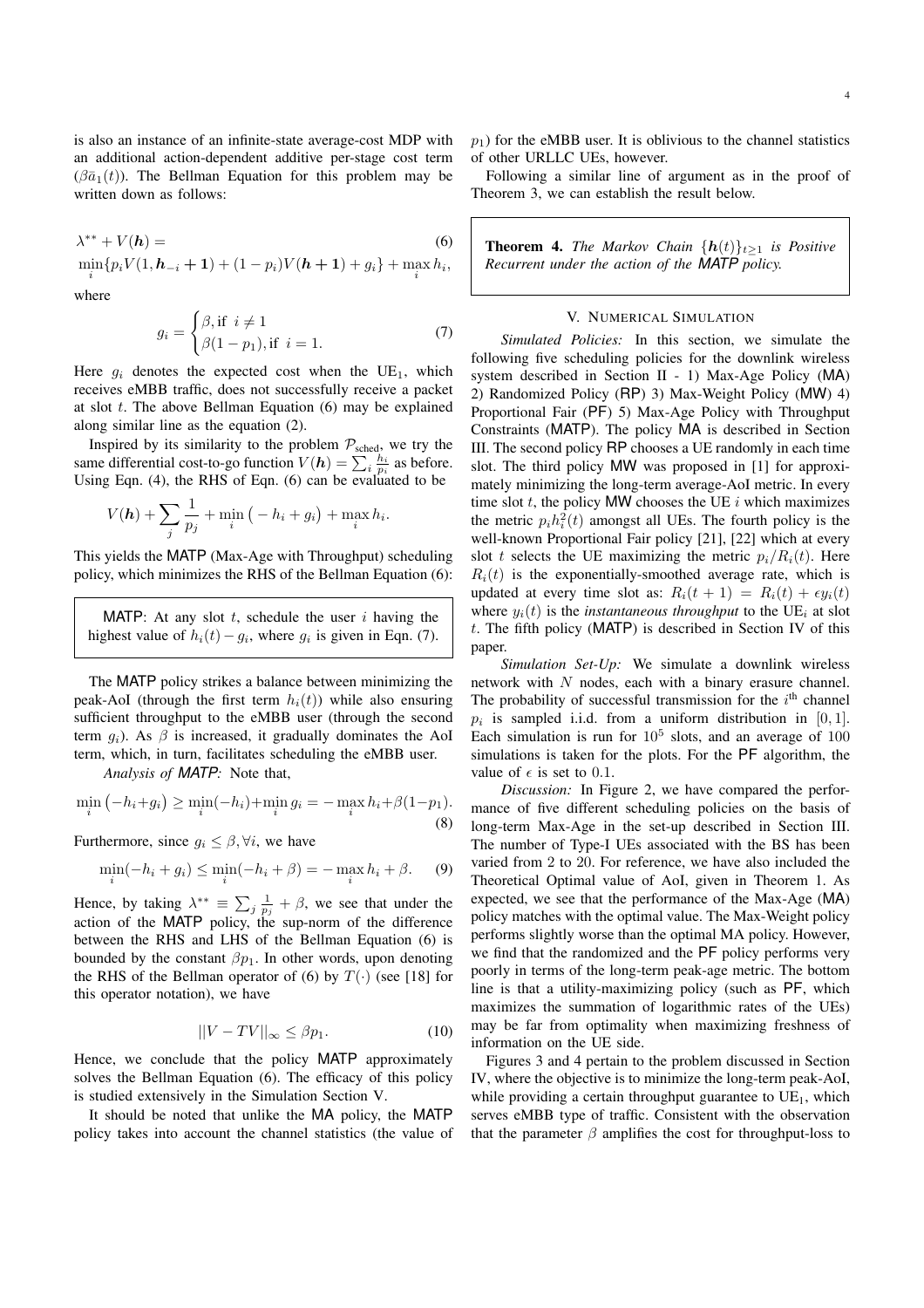

Fig. 2: Comparative Performance of the Proposed Max-Age (MA) policy with three other Scheduling Policies with varying the number of UEs for the problem in Section III.



Fig. 3: Variation of Throughput of UE<sub>1</sub> with the parameter  $\beta$ .

 $UE_1$  (viz. Eqn. 5), Figure 3 shows that, under the action of the MATP policy,  $UE_1$  receives more throughput as the parameter  $\beta$  is increased. For very large value of the  $\beta$  ( $\beta \approx 10^6$ ), the throughput to UE<sub>1</sub> saturates to  $p_1$  ( $p_1 = 0.8$  in the Figure 3), which is the maximum-throughput obtainable for  $UE<sub>1</sub>$  if  $UE<sub>1</sub>$ is scheduled exclusively. Figure 4 compares the performance of various scheduling policies in terms of the metric given in Eqn. (5). Similar to Figure 2, we see that the MW and the Randomized Policies perform poorly in this case. However, the proposed approximately optimal policy MATP performs close to the theoretical bound and the performance of the MW policy is also not very far from that of the MATP policy.

#### VI. CONCLUSION

In this paper, we have derived an optimal downlink scheduling policy for minimizing the long-term peak-Age-of-Information for UEs with URLLC type of traffic. We have also proposed a heuristic scheduling policy in the case when one of the UEs is throughput-constrained. Extensive numerical simulations have been carried out comparing the efficacy of different scheduling policies. Deriving an optimal scheduling



Fig. 4: Comparative Performance of the Proposed MATP Policy with other well-known scheduling policies for the Problem in Section IV.

policy for minimizing peak-AoI with throughput constraint is an interesting research direction which will be pursued in the future.

## VII. ACKNOWLEDGEMENT

The second author would like to thank Prof. Eytan Modiano and Igor Kadota from MIT, for the useful discussions that led to this paper. The first author is supported by the IITMAANA Travel Grant Program. The work of the second author is supported by a grant from Qualcomm.

#### **REFERENCES**

- [1] I. Kadota, A. Sinha, E. Uysal-Biyikoglu, R. Singh, and E. Modiano, "Scheduling policies for minimizing age of information in broadcast wireless networks," *IEEE/ACM Transactions on Networking*, pp. 1–14, 2018.
- [2] R. Johari and D. K. H. Tan, "End-to-end congestion control for the internet: Delays and stability," *IEEE/ACM Trans. Netw.*, vol. 9, no. 6, pp. 818–832, Dec. 2001. [Online]. Available: http://dx.doi.org/10.1109/90.974534
- [3] J. Barman, F. Callier, and C. Desoer, "L2-stability and L2-instability of linear time-invariant distributed feedback systems perturbed by a small delay in the loop," *IEEE Transactions on Automatic Control*, vol. 18, no. 5, pp. 479–484, October 1973.
- [4] N. J. Ferrier, S. Rowe, and A. Blake, "Real-time traffic monitoring," in *Proceedings of 1994 IEEE Workshop on Applications of Computer Vision*. IEEE, 1994, pp. 81–88.
- [5] C. Neumann, N. Prigent, M. Varvello, and K. Suh, "Challenges in peerto-peer gaming," *ACM SIGCOMM Computer Communication Review*, vol. 37, no. 1, pp. 79–82, 2007.
- [6] O. Dousse, C. Tavoularis, and P. Thiran, "Delay of intrusion detection in wireless sensor networks," in *Proceedings of the 7th ACM International Symposium on Mobile Ad Hoc Networking and Computing*, ser. MobiHoc '06. New York, NY, USA: ACM, 2006, pp. 155–165. [Online]. Available: http://doi.acm.org/10.1145/1132905.1132923
- [7] P. Schulz, M. Matthe, H. Klessig, M. Simsek, G. Fettweis, J. Ansari, S. A. Ashraf, B. Almeroth, J. Voigt, I. Riedel *et al.*, "Latency critical iot applications in 5g: Perspective on the design of radio interface and network architecture," *IEEE Communications Magazine*, vol. 55, no. 2, pp. 70–78, 2017.
- [8] L. Tassiulas and A. Ephremides, "Stability properties of constrained queueing systems and scheduling policies for maximum throughput in multihop radio networks," *Automatic Control, IEEE Transactions on*, vol. 37, no. 12, pp. 1936–1948, 1992.
- A. Sinha and E. Modiano, "Optimal control for generalized networkflow problems," *IEEE/ACM Transactions on Networking*, vol. 26, no. 1, pp. 506–519, Feb 2018.